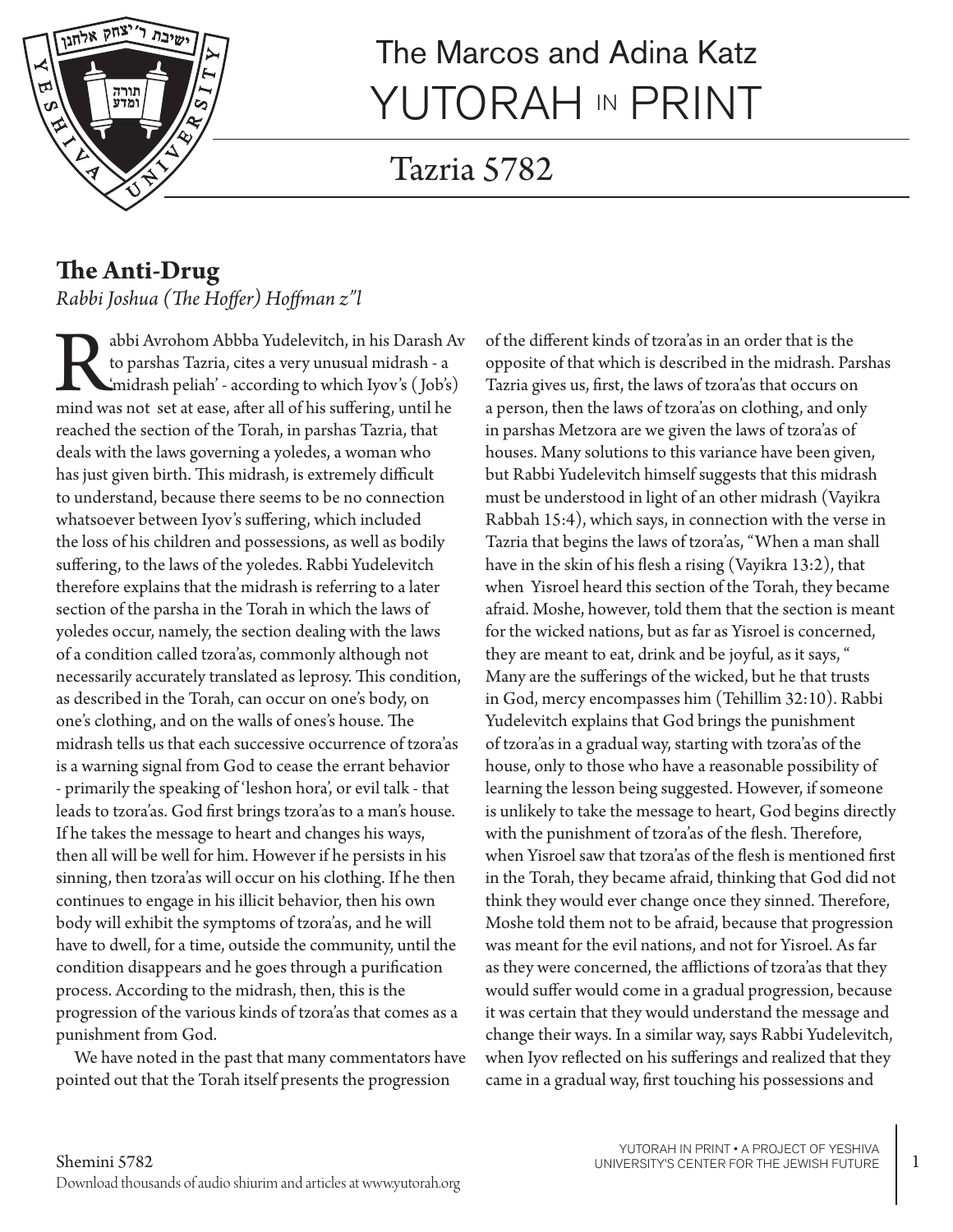only in the end touching himself personally, he realized that God considered him as a person who was likely to change through his suffering, and, therefore, his mind was set at ease.

Rabbi Yudelevitch's explanation, despite its ingenuous and inspiring nature, carries many difficulties. First, he assumes that the midrash is not referring at all to the opening section of parshas Tazria - the laws of the yoledes - but it is in fact the opening verse of that section which the midrash quotes. Secondly, there is a dispute in the Talmud about the identity of Iyov. There are opinions that he was not Jewish, and there is even an opinion that he never lived at all, and that the entire book of Iyov is a parable that carries a universal message, using Iyov as a kind of everyman. This opinion, in fact, was favored by my teacher, Rav Aharon Soloveichik,zt"l, because of the consequent universal nature of the book. According to Rabbi Yudelevitch's explanation, however, the midrash seems to be identifying Iyov as a Jew, and the message of this midrash is consequently narrowed to be dealing with specific halachic issues rather than to more general life issues. I would like to suggest a different explanation of the midrash, which avoids both of these difficulties.

Rashi, in the beginning of parshas Tazria, cites a midrash (Vayikra 14:1) in which Rav Simlai notes that the laws of the yoledes are recorded in the Torah only after the laws of the kashrus of animals, fowl and fish, as well as other laws regarding the status of these creatures and their capacity to render a person impure. R. Simlai explains that this is in accordance with the order of creation, in which the creation of man came after the creation of all these creatures. Just as man's creation came after their creation, so, too, the laws governing man are recorded in the Torah after the laws in regard to the other creatures. Rabbi Yosef Salant, in his Be'er Yosef, notes that a significant difference between man and all other beings is that it takes a human being much longer to mature from infancy to adulthood than it takes any other creature. Thus, parents play a much greater, protracted role in the rearing of children than other creatures play in bringing their offspring to maturity. Although Rabbi Salant presents this aspect of human maturation in the context of the applicability of the laws of purity and impurity to human beings, it is equally if not more applicable to the general maturation of a person into a responsible human being who eventually takes his place in society. As Rav Elimelech Bar Shaul points out in

his Min HaBe'er to parshas Tazria, although the mother becomes impure as a result of the process of birth, after her period of impurity passes, she takes an active role in the nurturing of her child, as does the father, and this role continues throughout life. This educational process is most pronounced in the case of a son, who, as the Torah goes on to tell us in the beginning of parshas Tazria, must be circumcised on the eighth day, after the mother has gone through her purification process. As we showed at length in Netvort to parshas Tazria, 5763 (available at Torahheights. com), the inclusion of the requirement of circumcision on the eight day within the laws of the yoledes serves to underline the role that the parents play in the education of their child. With this factor in mind, we can now return to our enigmatic midrash about Iyov and his understanding of the section of the Torah about the yoledes.

Rav Yosef Dov HaLevi Soloveitchik, zt"l, in his classic essay, Kol Dodi Dofeik, discusses Iyov and his encounter with God. Once Iyov admitted that he cannot know the reason for suffering, God spoke to Him, and told him that, while this was true, he could grow from his suffering. Although Iyov was a righteous person, says Rabbi Soloveitchik, who regularly brought sacrifices to God in case his children sinned in the course of the parties they often held, and who contributed very generously to charity, he was, still very insulated, and did not take the trouble to go out and actively seek opportunities to help others. He helped individuals, but he did not take a broader interest in the troubles of the community, nor did he truly join with those suffering individuals who needed the receptive ear and heart of another person who would feel the enormity of their plight. This was the message that God was giving to him when He appeared to him from out of the whirlwind. Although Rav Soloveitchik does not mention this, I believe that God's message to Iyov extended to his relationship with his children, as well. It is true that Iyov brought sacrifices after the parties which his children held. However, a more concerned and responsible parent would have taken a pro-active role in these parties and made sure that the possibility of sin could not occur in them. On a wider scale, he should have raised them in a way that he would not even have to worry that such a possibility could exist. When he studied the section of laws about the yoledes, this sense of responsibility came home to him, and he realized that he had not taken the proactive role in his children's upbringing that he needed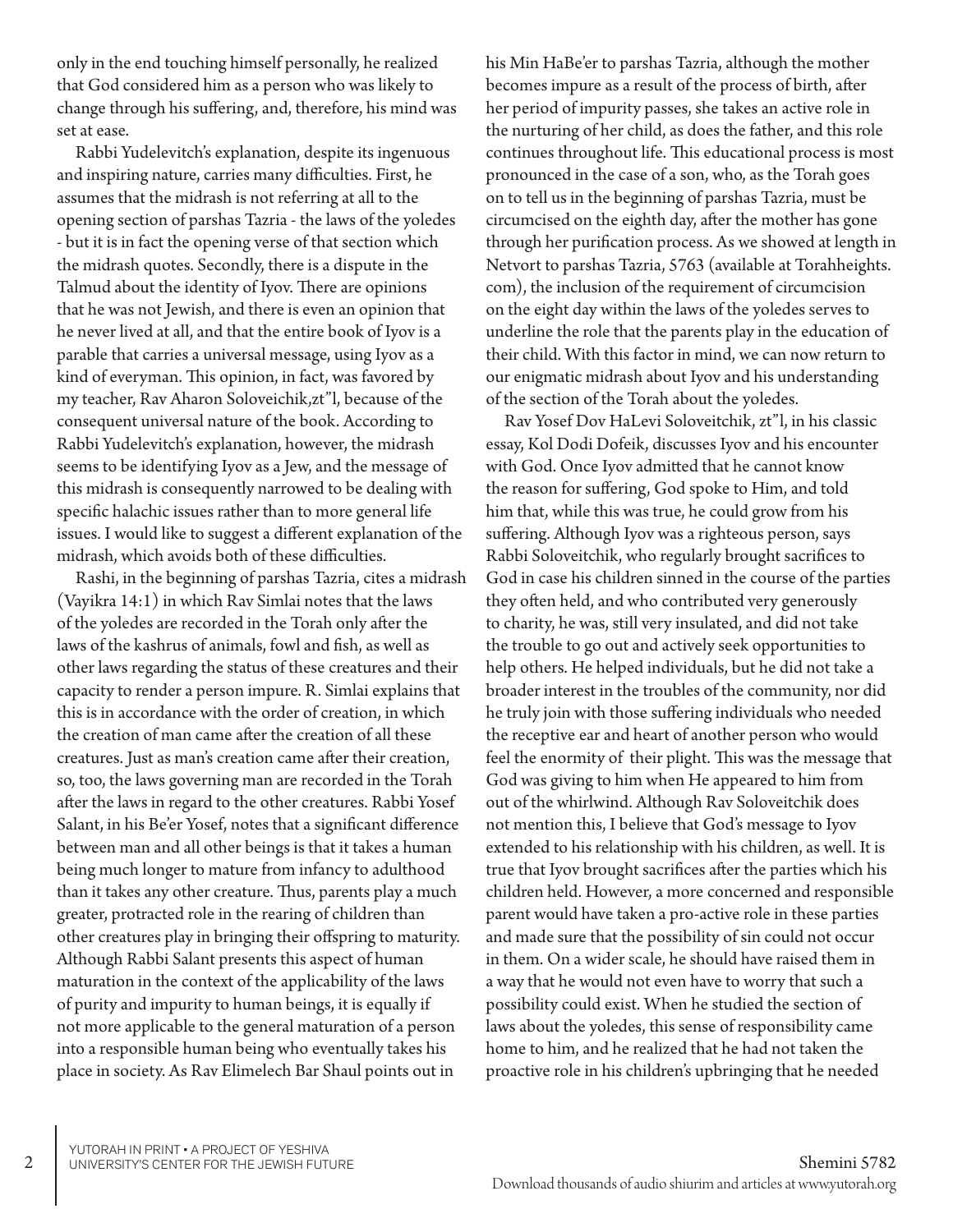to. This reactive, rather than proactive, attitude then spilled over into other areas in his life, until it defined his entire personality, as Rabbi Soloveitchik explains in his essay. Upon understanding this message, Iyov's mind was set

at ease, because he now understood the function of the suffering that God had brought upon him, namely, to move him to galvanize his talents for the betterment of mankind by becoming a proactive member of society.

### **A Matter of Time**

*Rabbi Assaf Bednarsh (Transcribed and adapted by a talmid from a shiur given in the Gruss Kollel on March 27, 2014)*

his week is Parshat ha-Chodesh, and it makes us think of the famous Rashi at the beginning of Chumash, who says that the Torah should have started from ha-chodesh hazeh lachem rosh chadashim. us think of the famous Rashi at the beginning of Chumash, who says that the Torah should have Because the first mitzvah in the Torah given to Bnei Yisroel is Kiddush ha-Chodesh. This is a bit surprising. We would think that the first mitzvah should be *Anochi Hashem Elokecha*, for example, or *ve-asu li Mikdash,* Tefillah, or *ve-ahavta le-re'echa kamocha,* etc. No matter, it would be something big, overarching, and profound. *Ha-chodesh hazeh lachem rosh chadashim* seems technical. Obviously, it is crucial. How can we have Pesach without Kiddush Ha-Chodesh, and how can we properly time other Chagim? But it seems to be more like technical groundwork. It doesn't seem to be the heart of the entire Torah—where it should start.

But it is not a coincidence that it is the first mitzvah commanded to Bnei Yisroel in the Torah. It is the first revelation to Klal Yisroel when Hashem says: Look, now you are starting Avodas Hashem. Where does He start? He doesn't begin with Korban Pesach—which would have been a suitable place to start Avodas Hashem and the whole Torah. He commences with *ha-chodesh hazeh lachem rosh chadashim*—Kiddush Ha-Chodesh. But for what reason? So, al-pi drush, one could answer this question in many different, interesting ways. But the simplest way to answer this question is based on the observation of the Rav. He asks what the difference is between an Eved and a Ben Chorin. We can answer this on multiple levels. But if you think about it, what does Ben Chorin have that an Eved doesn't? So you could say: *Ma she-kanah eved kanah Rabo.* A Ben Chorin has a bank account, and an Eved doesn't. But an Eved could also squirrel away some money somewhere. So what is the real difference between them? A Ben Chorin controls his time. The Rav would say that a Ben Chorin has time-consciousness. A Ben Chorin is ba'alim over his zman. He says: Look, here's my time. Now

I could do this or that. I have this much time, and this is what I will do. He says: For this project, I have six months. First, I would do this, and then I want to do that. He is a master over his time to utilize it to achieve whatever goals he wants. One thing that an Eved doesn't have is control over his time. Because every moment, he is dependent on the whim of his master. Any day he could be sold down the river. His master tells him to do this, and then five minutes later, he is told to do that. An Eved cannot plan his time. An Eved does not have an overarching time-consciousness. He doesn't participate in historical time and doesn't have a mesorah of time. And even in the most practical sense, an Eved is not ba'alim on his time. What is Torah saying then? What's the very first mitzvah? It's not even Korban Pesach. It's something more elementary than that! You ought to appreciate what Cheirus is in the first place—before you shecht the Korban Pesach. What is Cheirus? It means that now you have the first month. It's more important than the second month and the third month, in some ways. Because there are many critical things to do in this first month. Veyikchu lahem seh on the tenth of the month. And on the fourteenth, ve-shachatu oso kol adas Yisroel bein ha-arbayim. And on the fifteenth, you have achila be-chipazon. And then, you should get ready for the next thing happening in time. We should learn to control our time—to give it structure and order. We should learn to impose our spiritual ambitions in Avodas Hashem on our time—to use our time for Avodas Hashem. And ultimately, now it makes sense that the Torah should have opened with ha-chodesh hazeh lachem rosh chadashim. What's the very first mitzvah? Before you actually get to do the mitzvos, you have to have a perspective on time—the most precious gift that Hashem gives you. Be-derech melitzah, it is said that what has happened is gone, and the future is not here yet, but here-and-now is a gift of Hashem. That's why they call it the present! Time is a gift from Hashem, but not in the sense of *ha-avar ayin ve-asid adayin ve-hahove*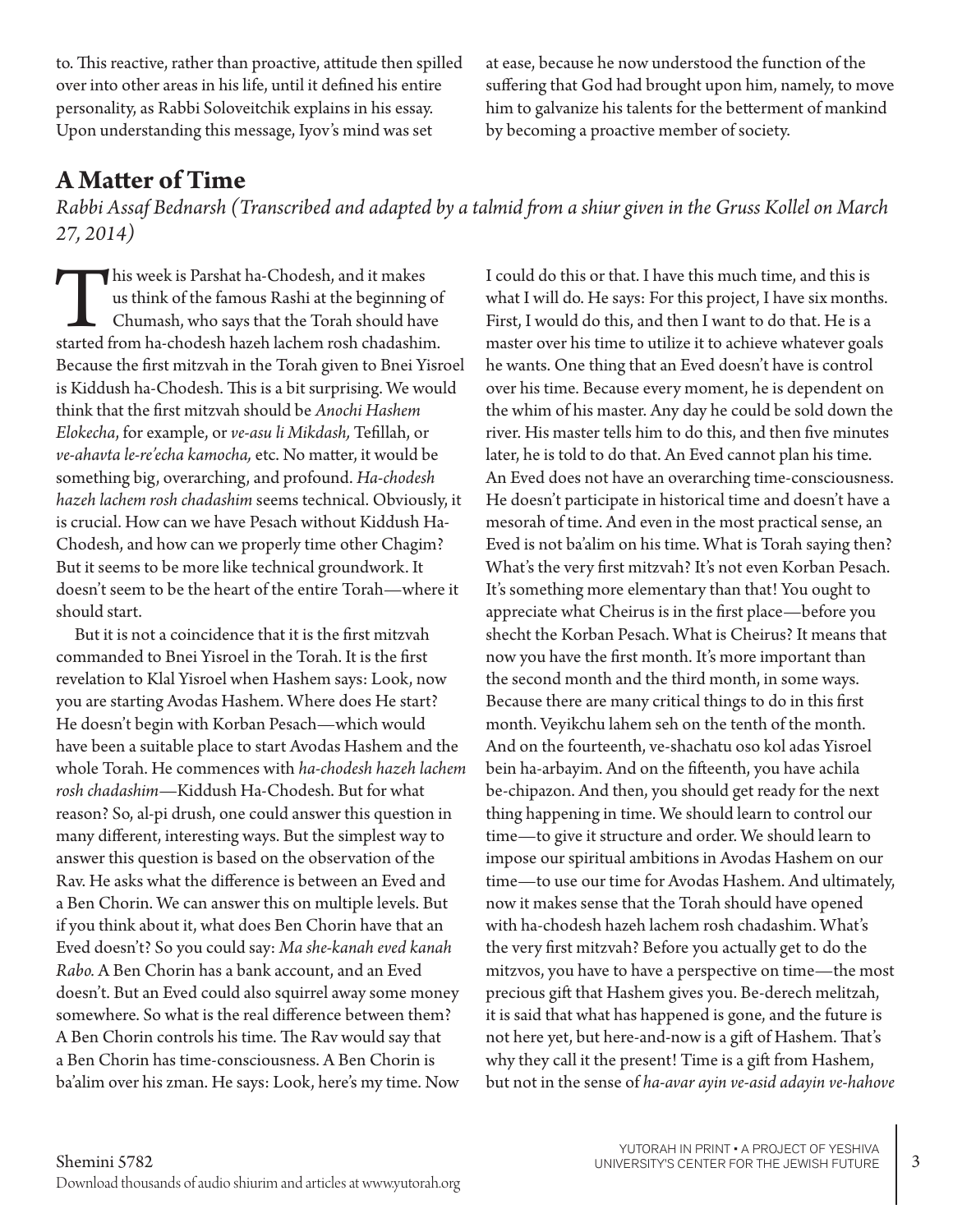*ke-eref ayin (Pele Yoetz, Da'agah)*. No, that's a perspective of an Eved. For an Eved, there is no past. And who knows what will be in the future? And here-and-now is not worth worrying about—what can I do right now? On the other hand, the perspective of Ben Chorin is: What do you mean? The past is what I have built until now. The future is what I plan to do. And now is my bridge between my past and my future. It's between what I have done in the past—where I come from, and what I will build in the future—what I will be. It's a conduit between where we all come from in the past and where the world is going. And it is our job to be moving toward the future. And the very first mitzvah given to Bnei Yisroel in the Torah—before we actually do any of the mitzvos—is to say, "What's time?"

Time is not something that flows like I am floating down the river. From the mitzvah of Kiddush ha-Chodesh, we learn that time is something we structure. We give it units. We make plans for things we want to do in those units. We have responsibility for them. And we know that we are going someplace with those units. Those units have kedushah. And only then—once you are a master of your time—can you keep kol ha-Torah kulah because you recognize the value of the biggest gift Hashem gave you, and you use it properly. And you appreciate the kedushah and the potential of that time. And then you go and do all the rest of the other 612 mitzvos. But it all must start from Kiddush ha-Chodesh and kedushah of zman, from *hachodesh hazeh lachem rosh chadashim.* Shabbat Shalom.

#### **Being Transparent, But Discrete**

*Rabbi Moshe Taragin*

heavenly fire had descended into the mishkan, confirming the presence of God within the hum realm and within a human edifice. The divine spirit amongst us is cause for celebration, but also poses confirming the presence of God within the human realm and within a human edifice. The divine challenges. Preserving the splendor and magnificence of the divine presence demands that those who experience unsightly illnesses or inelegant bodily circumstances be temporarily suspended from the mishkan.

In listing those who are temporarily suspended, the Torah depicts numerous 'undignified' conditions of the human lifecycle. It describes the contagious physical disease of tzara'at. Likewise, the Torah portrays a compromised bodily state of a zav or zava, who experience unpleasant bodily secretions. These people are not in a state of maximal nobility or physical dignity.

The Torah could have easily and quickly summarized the laws pertaining these awkward illnesses. Yet, surprisingly, these two wordy sections painstakingly delineate each and every detail about someone stricken with these conditions. This "verbal outlay" illustrates that that the Torah doesn't flinch from any aspect of the human condition. There is no moment which isn't "dignified" enough for the Torah's interest. Human beings constantly stand in the presence of God – during our most magnificent moments and in our most compromised physical states.

In fact, the actual word "TORAH" appears five times in Tazria and Metzora – the greatest concentration of this word in the entire Torah. To dispel the notion that

unattractive human experiences are ignored by religion, the Torah repeats the word "TORAH" five times, underlying the sweeping interest of Torah and religion.

The notion that the Torah would avoid certain topics or blush at certain situations implies that religious experience is to be compartmentalized into exclusive areas of human life. By spotlighting diseased or physically compromised people the Torah presents religion as all-encompassing.

We have learned- sometimes the hard way- the value of open and frank conversations about the entire range of the human condition. We realize the great danger of suppressing topics and allowing the general culture to fill the void. We conduct open and honest conversations about mental health, marriage, sexuality, verbal and physical abuse, racism and many other issues which, in previous generations, were unattended to. In a world of easy access to information, shying away from these important issues merely surrenders that conversation to others.

The damage of "conversation suppression" isn't limited to the particular issue being suppressed. Avoiding important conversations because they are "too sensitive" conveys that impression that religion is partial, frightened or both. Engaging in open conversation conveys confidence and conviction that the Torah is eternally relevant and comments upon every nook and cranny of the human condition.

Yet, despite the candidness of the Torah's list, it still employs discrete language. A male who experiences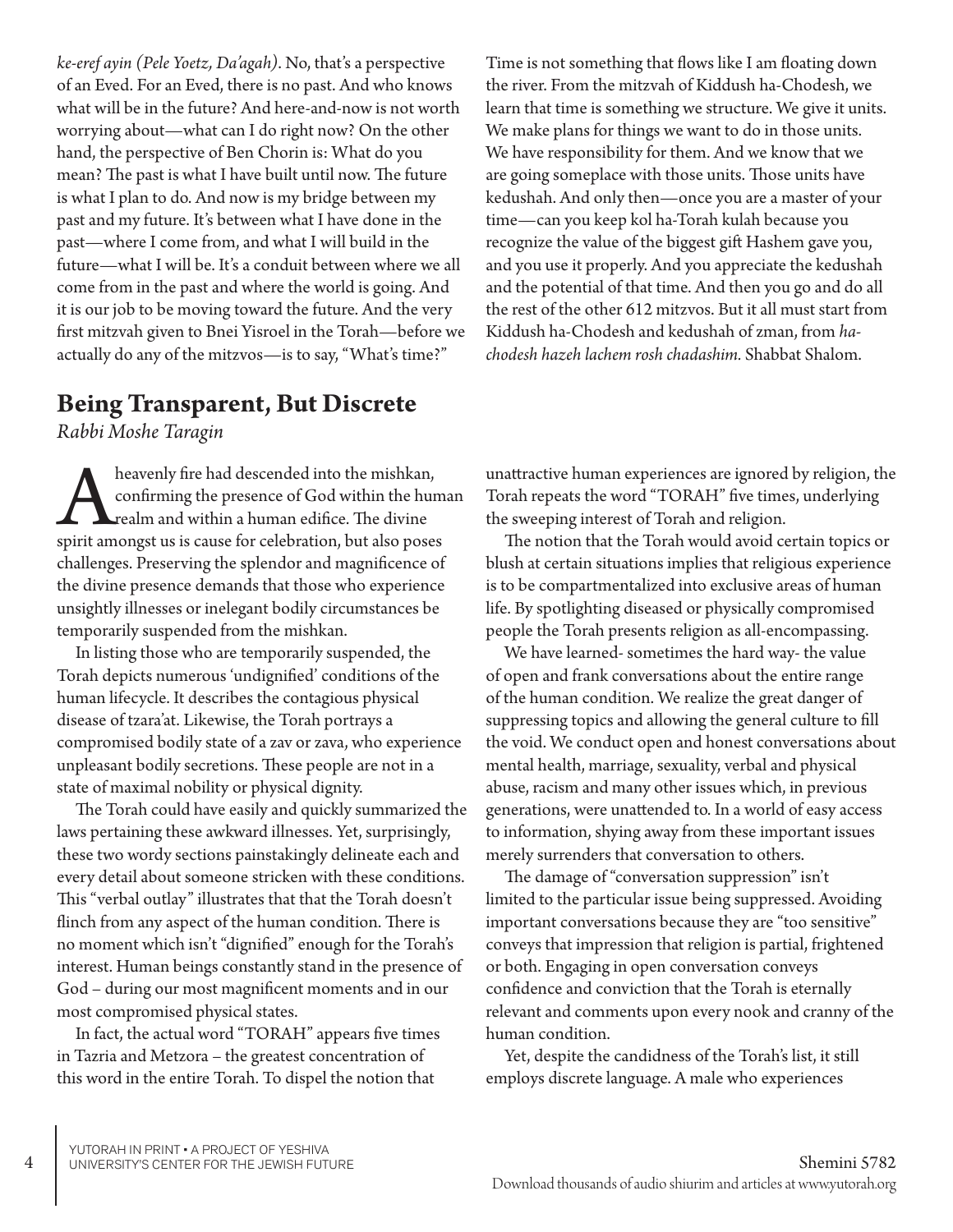abnormal bodily secretions and conveys halachik impurity is portrayed as riding upon a horse. A female who experiences similar bodily emissions is described as sitting upon a chair. In the Torah's vernacular, the image of a woman riding horseback is less discrete than a woman sitting upon a chair. Even though the Torah is quite frank about the physically compromised condition of a woman, it still utilizes discrete language.

Transparency is vital but so is prudence. While we must address every issue– even sensitive ones- we must be careful about our language and the looseness of our conversation. By encouraging frankness and transparency we sometimes too eagerly share information meant to be confidential. Likewise in the rush to open conversation about every topic we sometimes speak in words which should better be avoided. There is a thin line between transparency and TMI (too much information). We can create open conversation while still protecting the dignity of language and while still sharing information only with those who need to know. The cost of unrefined speech can sometimes far outweigh the value of transparency. The tilt towards transparent conversation has created a loosetongued culture while introducing words and imagery which robs us of our purity.

Can we achieve transparency while preserving the dignity of language and the privacy of others?

#### **The Path to Happiness**

*Rabbi Yehuda Mann*

This week we learn about the different types<br>of metzora'im – people who expe-rience a<br>skin ailment called tzara'at as a form of Divi<br>punishment for sin. Our Sages teach us that tzara'at of metzora'im – people who expe-rience a skin ailment called tzara'at as a form of Divine punishment for sin. Our Sages teach us that tzara'at comes upon a person who speaks harmfully about other people. (Arachin 15b)

A midrash discusses the verse "Who is the one who is eager for life? (Tehillim 34:13)" and relates a story. Once there was a peddler who went from town to town, announcing, "Who wants an elixir of life?" Rabbi Yannai heard the peddler and was intrigued about this so-called elixir of life, and asked the peddler to come sell him some of it. However, the peddler told him that Rabbi Yannai and "those like him" did-n't need this elixir of life. Rabbi Yannai asked him why not. The peddler read to him from Tehillim 34, "Who is the one who is eager for life, who

Additionally, sometimes our rush toward transparency tramples potentially innocent people. When addressing situations of possible abuse, are we careful to assess the context and timing? Are we cautious about the potential damage we may cause to the innocent? It is obvious to us all that our primary responsibility is to eradicate abuse, protect victims and prevent future victimization. It is fair, though to ask ourselves: are we sometimes too fanatical in our interventions.? Given the gravity of these crimes it is a difficult question to raise, but an important one. As a Rabbi I have been approached several times about people who allegedly behaved inappropriately toward others. I was asked to intervene and to prevent further exploitation. I tried to be thorough, responsible but also discrete. My primary objective was always to protect potential victims, but I also tried to be mindful not to victimize those who may have been falsely accused. This isn't an easy balancing act but one we should be mindful of.

The sections of Tazria and Metzora remind us to carefully calibrate between two important but sometimes clashing values- transparency and discretion. We must extend the religious conversation to every aspect of our human experience. Just the same, we must exercise great caution about the manner in which this conversation is conducted. Otherwise, we will pay a heavy price in our mad dash toward unlimited transparency.

desires years of good fortune? Guard your tongue from evil, your lips from deceit-ful speech." Rabbi Yannai was ex-tremely impressed and said that this is also the meaning of the words of King Solomon, "He who guards his mouth and tongue guards himself from trou-ble. (Mishlei 21:23)" He added that for many years he had not understood this verse, but thanks to the peddler he now understood it. (Vayikra Rabbah 16:2)

What is the great insight of the ped-dler? What novel idea did he present? He simple recited a verse from Tehillim; why was Rabbi Yannai so im-pressed?

One answer, is given by Rabbi Asher Weiss (Sichot on the Torah pp. 220-222). Rabbi Weiss says that the insight is not in the words of the peddler but rather in the profession of the peddler. Ped-dlers speak a lot in order to convince others to purchase their merchandise. For that very reason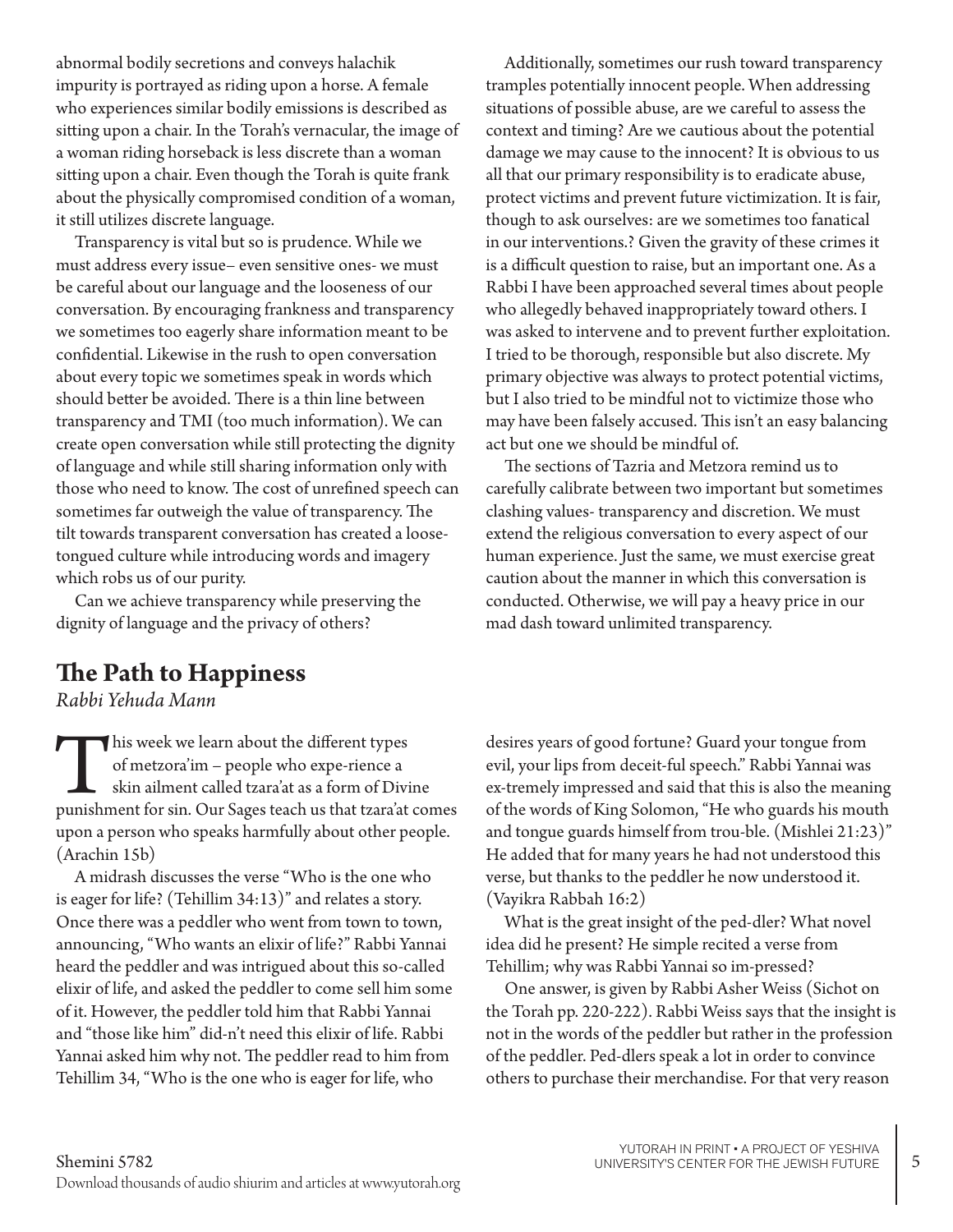the root of the He-brew word of gossip - rechilut - comes from the word rachil, which means "peddler". On the other hand, one would expect those who are careful of slander and gossip to be people with less of a talkative nature, barely speaking, out of concern lest they speak harmfully of others. That fear causes us to give up on the challenge of avoiding slander. Rabbi Weiss says that this is why Rabbi Yannai was deeply impressed by the peddler: he managed to live normally, to carry on talking, building relationships and being involved in the world, and to carry on being a frum, Torah observing Jew.

Another answer is traditionally attribut-ed to Rabbi Yisrael HaKohen of Radin, a.k.a. the Chafetz Chaim. The novel idea the peddler presents to Rabbi Yannai is that until this day, Rabbi Yannai thought that the value and virtue of shemirat halashon - staying away from slander - is only to acquire the next world. Suffer in this world, and busy yourself with Torah and mitzvot, and you will gain joy, pleasure and happi-ness in the "World to Come".

#### However, that is not true; Torah and mitzvot in general, and avoiding slander in partic-ular, are the elixir of life and provide joy, pleasure and happiness in our mundane world.

Many times, we face the challenge of deciding to observe Torah and mitzvot when we fear missing out on the pleas-ures of life. However, Torah and mitzvot can provide us the true happiness and fulfillment of life. There are so many examples of mitzvot that show how To-rah can improve our mundane life - the relaxation and family time of Shabbat, the creation of a righteous and respectful society by observing the laws of harmful speech, the educational value of a child craving a piece of dairy chocolate but asking in advance whether enough time has passed since eating meat.

That is the profound message of the peddler who provides merchandise and necessities to his customer to have an easier and better life. This time he brought the best piece of merchandise possible - the Torah, its commandments and its values.

## **The Spiritual-Dermatological Disease**

*Rabbi Ephraim Z. Buchwald*

his week's parasha, parashat Tazria, as well as parashat Metzorah that follows, are among the most challenging portions of our Torah. Thes parashiot concern a strange disease known as  $n$ עְיַעַר parashat Metzorah that follows, are among the most challenging portions of our Torah. These Tzaraat, the popular translation of which is "leprosy." According to the Torah's understanding, Tzaraat cannot be leprosy. After all, according to the Torah's account, Tzaraat is not contagious, the way leprosy is. It is, rather, a physical malady, caused by a spiritual imperfection, designed to induce spiritual transgressors to mend their ways.

According to Jewish tradition, the primary cause of Tzaraat, is לְשׁוֹן הַרַע L'shon haRah, slander or speaking evil of others. In ancient times, those who would speak evil of others would be stricken with a rash or infection that would appear on their possessions or on their bodies. In fact, our Sages point out that the word, ע ָצוֹר ְמ–metzorah, is a contraction of the Hebrew words ע ָר יא ִמוֹצ–motzi rah, speaking evil.

The understanding that emerges from an in-depth study of the Tzaraat disease, is that it is Divine punishment for a person's failure to regard the needs, and share the hurt, of others. The commentary of the Stone edition of the ArtScroll Chumash, points out that through this

dermatological affliction, the Al-mighty, in effect, rebukes this anti-social behavior by isolating the transgressor from society so that he/she can experience the pain that they have inflicted on others, and heal themselves through repentance. Consequently, once those who speak evil are afflicted and diagnosed with Tzaraat by the Cohen (Priest), they are sent out of a camp of Israel, where the cattle and sheep are penned. The irony, of course, is that the transgressors now have no one with whom to speak! Clearly, the greatest punishment for a gossip is the absence of an audience!

On the surface, the assertion that one can develop a horrifying skin rash from speaking evil seems quite preposterous. And, frankly, I was, for many years, at a loss to explain the Torah's contention to my students. At some point, one of my students referred me to a fascinating book, authored in 1979, by Lewis Thomas, entitled The Medusa and The Snail. Dr. Lewis Thomas (1913-1993), who attended Princeton University and Harvard Medical School, was an award-winning medical author and, in his time, was one of the foremost medical practitioners in America. His last professional position was President of the prestigious Sloan Kettering Cancer Center in New York